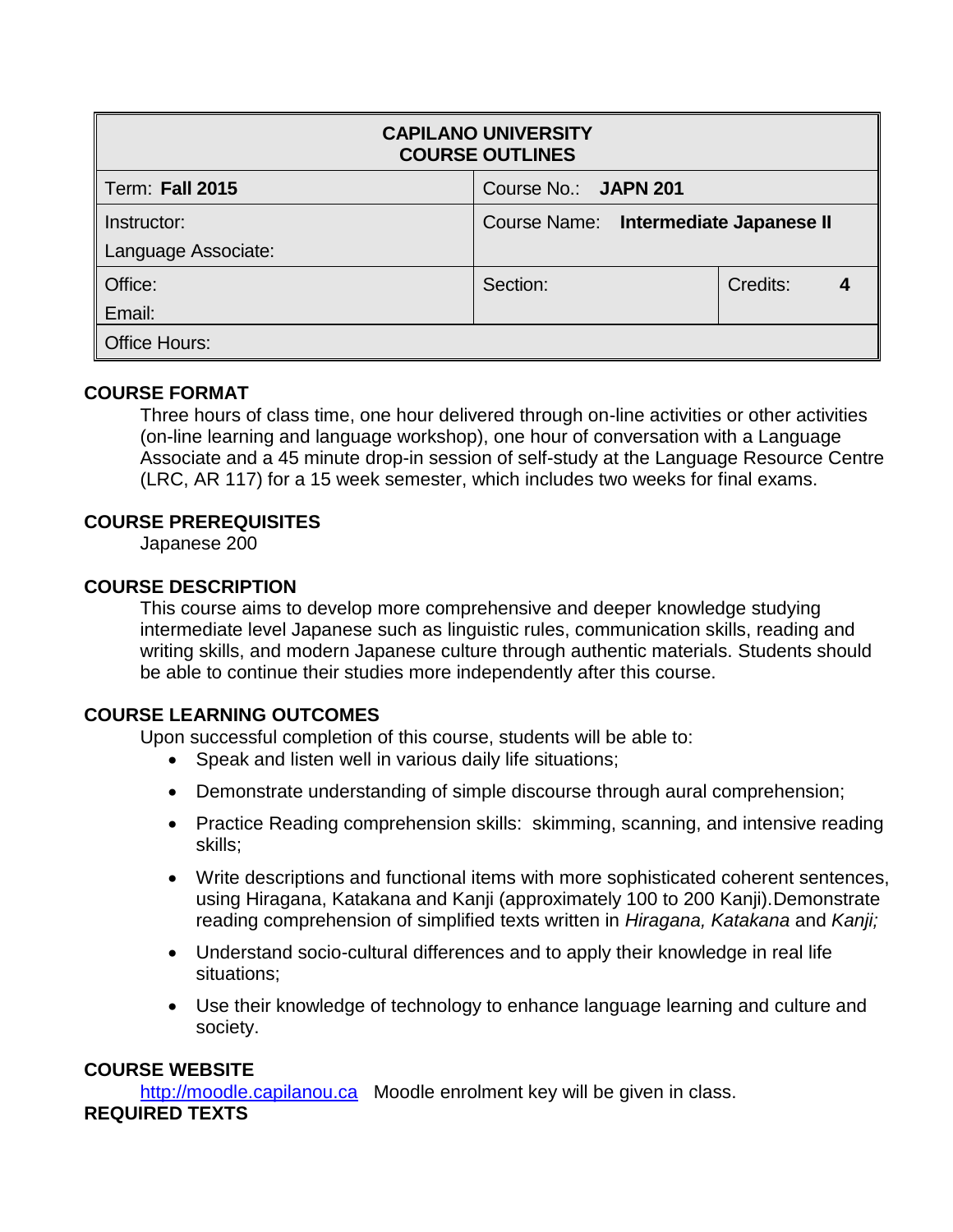Banno, Eri, Y. Ohno, Y. Sakane, C. Shinagawa. *Genki: An Integrated Course in*  Elementary Japanese II. 2<sup>nd</sup> ed. Tokyo: The Japan Times, 2011. Print.

Workbook to accompany Genki II. 2<sup>nd</sup> ed.

### **COURSE CONTENT**

| <b>No</b>       | Month/Date | WK   TENTATIVE LECTURE<br><b>SCHEDULE</b> | LRC/weekly 全話    |                 |
|-----------------|------------|-------------------------------------------|------------------|-----------------|
| $\mathbf{1}$    |            |                                           |                  | Orientation     |
|                 |            | オリエンテーション・第十八課:                           |                  | L18             |
| 2               |            | 第十八課:ジョンさんのアルバイト                          |                  |                 |
|                 |            | 第十八課: ジョンさんのアルバイト                         | L <sub>18</sub>  |                 |
|                 |            | 第十八課: ジョンさんのアルバイト                         |                  | L <sub>18</sub> |
| 3               |            | レッスンテスト十八課 / 第十九                          | L <sub>18</sub>  |                 |
|                 |            | 課                                         |                  |                 |
|                 |            | 第十九課:出迎え                                  |                  | L <sub>19</sub> |
| $\overline{4}$  |            | 第十九課:出迎え                                  | L <sub>19</sub>  |                 |
|                 |            | 第十九課:出迎え                                  |                  | L <sub>19</sub> |
| 5               |            | 第二十課: メアリーさんの買い物                          | <b>L20</b>       |                 |
|                 |            | 第二十課: メアリーさんの買い物                          |                  | L20             |
| $6\phantom{.}6$ |            | 第二十課: メアリーさんの買い物                          | <b>L20</b>       |                 |
|                 |            | 第二十一課:どろぼう                                |                  | オーラル1           |
| $\overline{7}$  |            | レッスンテストニ十一課・第二十二                          | L21              |                 |
|                 |            | 課                                         |                  |                 |
|                 |            | 第二十一課: どろぼう                               |                  | L20/21          |
| 8               |            | 第二十一課: どろぼう                               | L21              |                 |
|                 |            | 第二十一課:どろぼう                                |                  | L21             |
| 9               |            | レッスンテストニ十一課/第二十二                          |                  |                 |
|                 |            | 課                                         |                  |                 |
|                 |            | 第二十二課:日本の教育                               | L22              | L21             |
| 10              |            | 第二十二課:日本の教育                               | L22              |                 |
|                 |            | 第二十二課:日本の教育                               |                  | L22             |
| 11              |            | レッスンテストニ十二課/第二十三                          | L22              |                 |
|                 |            | 課                                         |                  |                 |
|                 |            | 第二十三課:別れ                                  | L <sub>23</sub>  | L22.23          |
| 12              |            | 第二十三課:別れ                                  | L <sub>23</sub>  |                 |
|                 |            | 第二十三課:別れ                                  |                  | L23             |
| 13              |            | 第二十三課:別れ                                  | L <sub>23</sub>  | オーラル2           |
|                 |            | プレゼンテーション                                 |                  |                 |
| 14/15           |            | 期末試験                                      | <b>LRC Final</b> |                 |

Please note that this schedule is subject to change and it is each student's responsibility to ensure they are aware of any changes announced in class.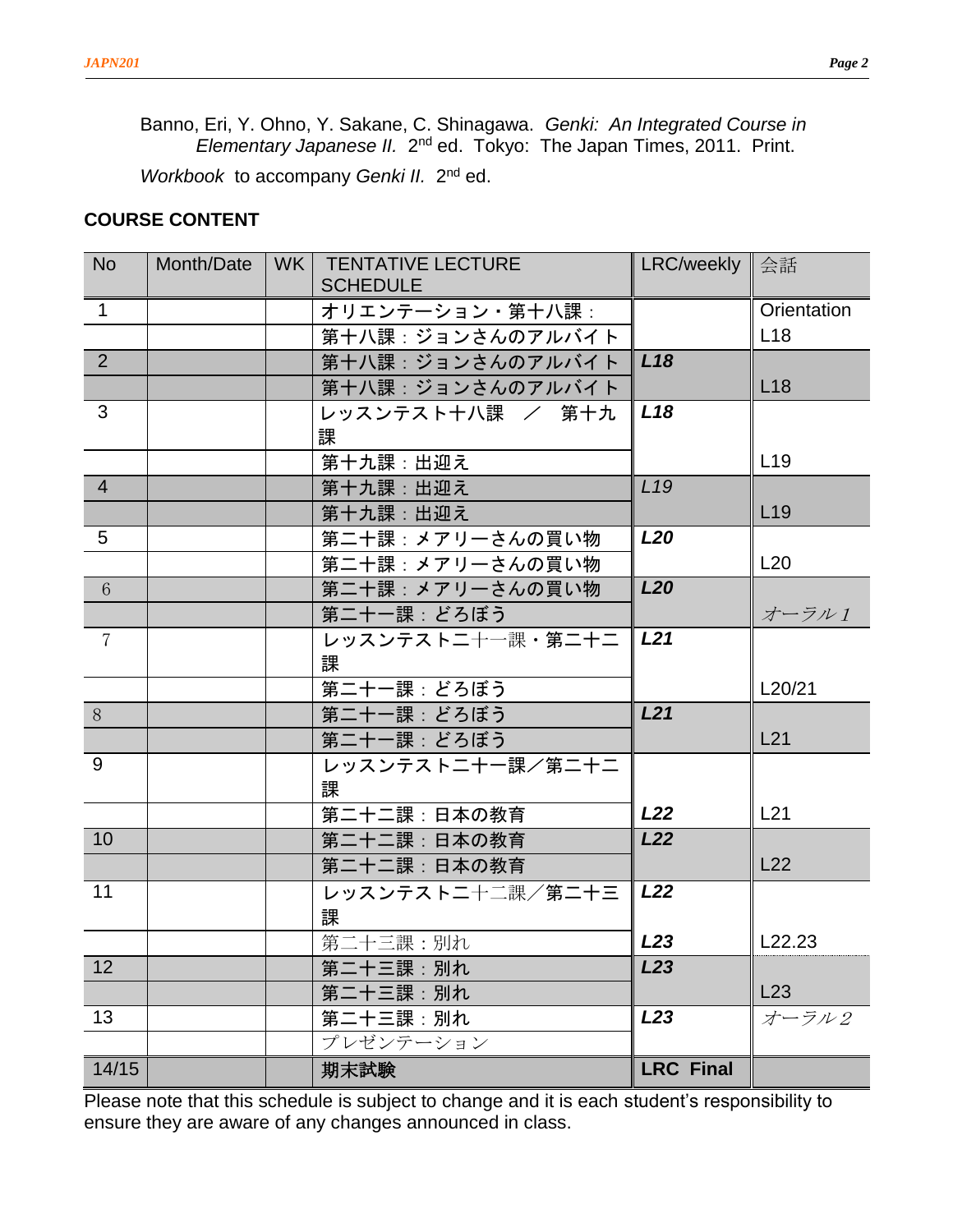## **COURSE ASSIGNMENTS**

Check the MOODLE instructions/due dates constantly.

- 1. Workbook exercises: Students are required to do exercises in the workbook that correspond to a lecture topic in order to confirm understanding of basic Japanese.
- 2. Kanji: Practice each kanji section in the workbook then print off 5 kanji sheets per lesson and hand them in by the end of each lesson. Students must complete the corresponding kanji practice in the workbook at the time of each submission.
- 3. Writing Assignment: During this course students are required to write compositions in-class or as homework in order to practice their understanding of Japanese structures.

### Lab (Language Resource Centre)

Language labs provide the opportunity to further develop listening and pronunciation skills. Students must attend the Language Resource Centre (LRC in Arbutus 117) to complete assigned material (typically 45 min per week). The LRC will be open on a drop-in basis. Mark will be based on completion of weekly assignments.

### **Conversation**

During conversation classes you have the opportunity to practice speaking Japanese in small groups. Mistakes and risk-taking are a normal part of the learning process; you are therefore encouraged to participate to the best of your ability. Students will participate in a one hour conversation seminar on a weekly basis, during which oral exercises will be conducted based on lessons learned in the lecture.

## **EVALUATION PROFILE**

Final grades for the course will be computed based on the following schedule.

| 4 Lesson Quizzes                            | 20%  |
|---------------------------------------------|------|
| <b>Final Examination</b>                    | 33%  |
| Conversation                                | 11%  |
| LRC (Listening Exams & Assignments)         | 11%  |
| <b>Project / Presentation &amp; Writing</b> | 15%  |
| Assignments (Writing, etc.)                 | 10%  |
| Total:                                      | 100% |

### **GRADE PROFILE**

Letter grades will be assigned according to the following guidelines:

|  | $\vert$ A+ 90 - 100% $\vert$ B+ 77 - 79% $\vert$ C+ 67 - 69% $\vert$ D 50 - 59% |  |
|--|---------------------------------------------------------------------------------|--|
|  | $ $ A $ $ 85 - 89% $ $ B $ $ 73 - 76% $ $ C $ $ 63 - 66% $ $ F $ $ 0 - 49%      |  |
|  | $ $ A- 80 - 84% $ $ B- 70 - 72% $ $ C- 60 - 62%                                 |  |

Students should refer to the University Calendar for the effect of the above grades on grade point average.